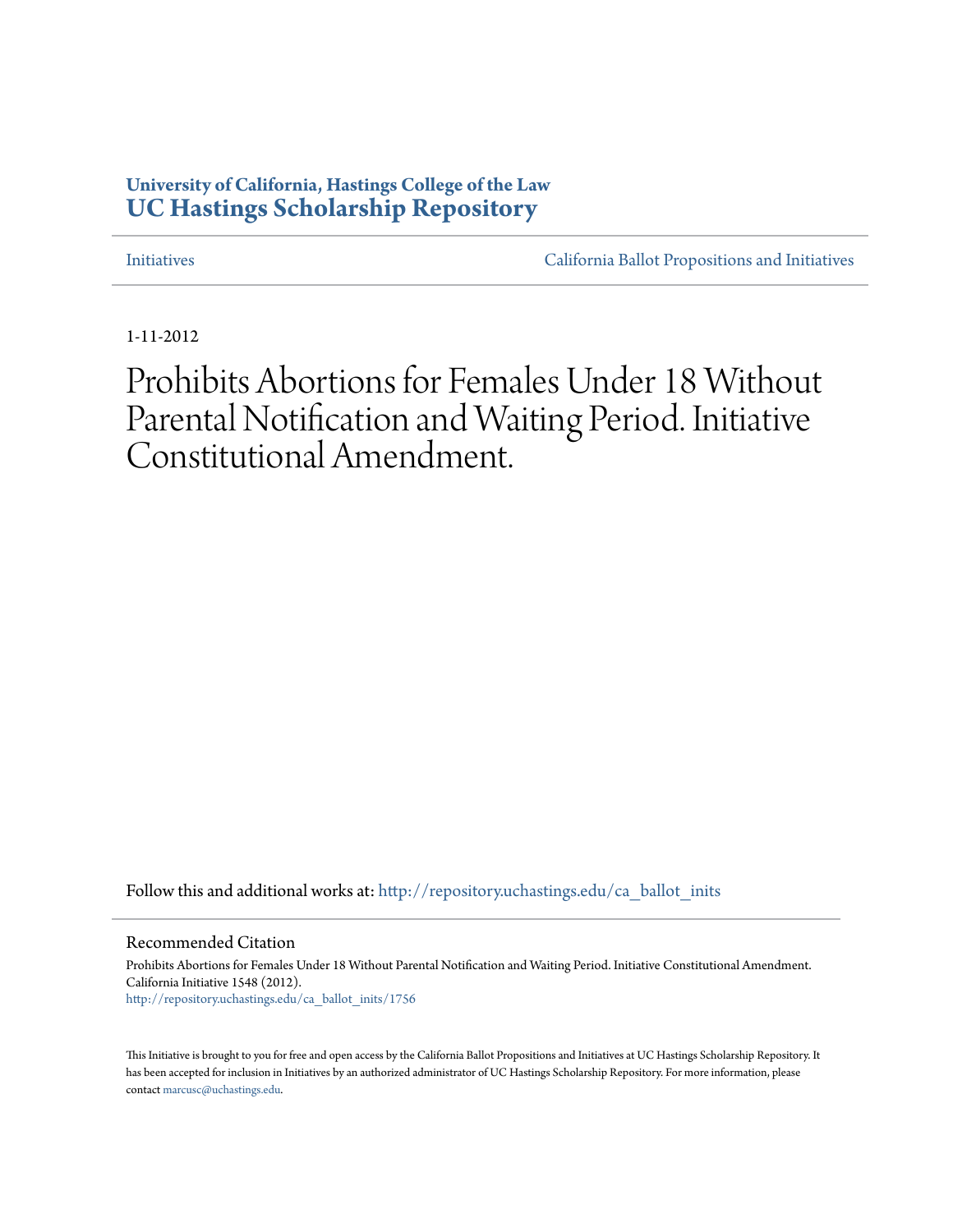

**DEBRA BOWEN** SECRETARY OF STATE **DEBRA DOWEN** | SECRETARY OF S<br>STATE OF CALIFORNIA | ELECTIONS **1500 nth Street, sth Floor I Sacramento, CA 9s8141Tel (916) 657-21661 Fax (916) 653-32L4lwww.sos.ca.go v** 

June 22, 2012

County Clerk/Registrar of Voters (CC/ROV) Memorandum #12205

| TO.   | All County Clerks/Registrars of Voters and Proponent |
|-------|------------------------------------------------------|
| FROM: | Katherine Montgomery.<br>Initiative Program Manager  |

RE: Initiative: Failure of #1548, Related to Parental Notification

Pursuant to Elections Code section 9030(b), you are hereby notified that the total **number of signatures for the hereinafter named initiative constitutional**  amendment filed with all county elections officials is less than 100 percent of the number of qualified voters required to find the petition sufficient; therefore, the petition has **failed**.

TITLE: PROHIBITS ABORTIONS FOR FEMALES UNDER 18 WITHOUT PARENTAL NOTIFICATION AND WAITING PERIOD. INITIATIVE CONSTITUTIONAL AMENDMENT.

SUMMARY DATE: January 11, 2012

PROPONENT: John Smith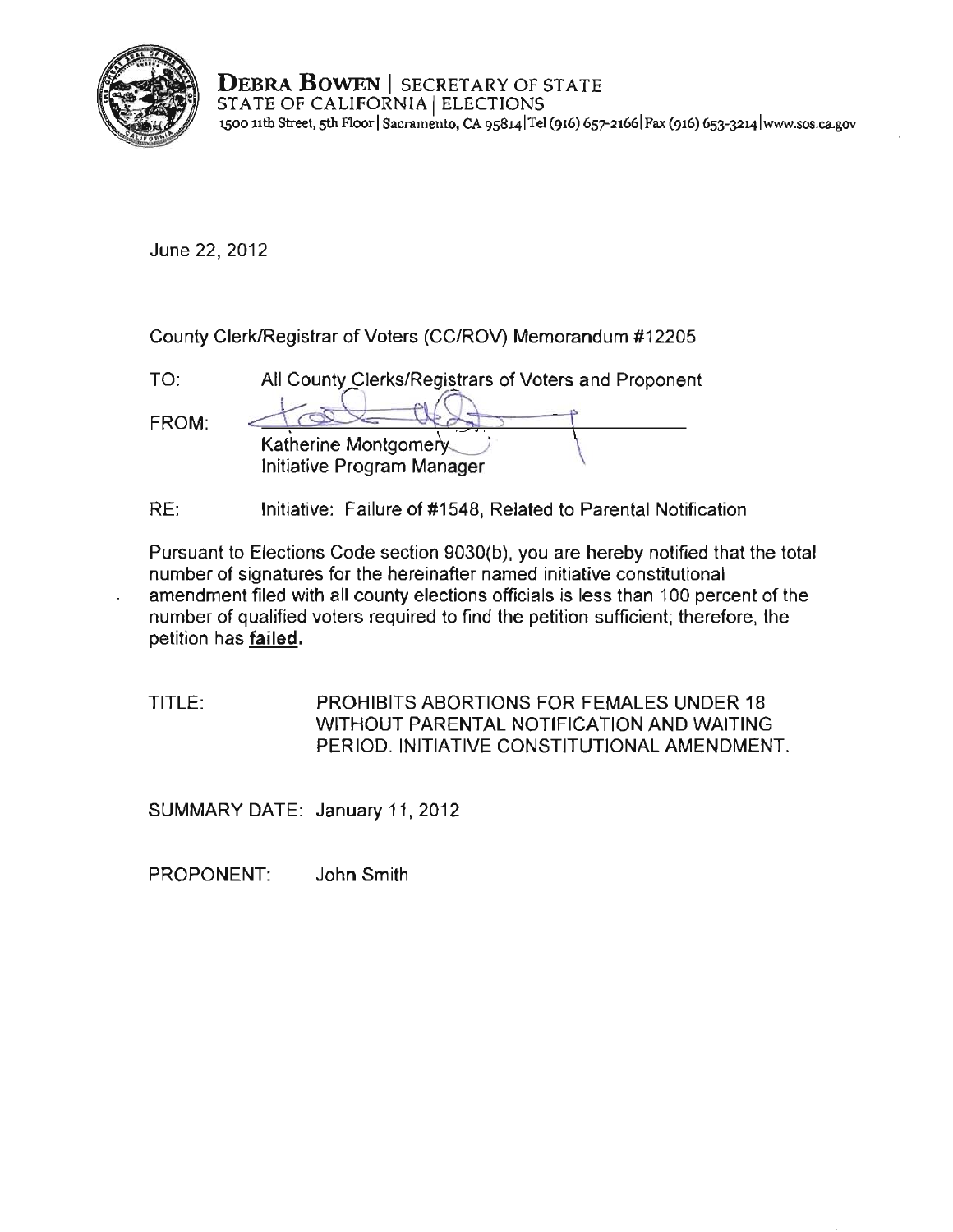

**DEBRA BOWEN** I SECRETARY OF STATE STATE OF CALIFORNIA | ELECTIONS **1500 nth Street, sth Floor I Sacramento, CA 9S814 lTei (916) 657-2166 1 Fax (916) 6s3-3214lwww.sos.ca.gov** 

January 12, 2012

County Clerk/Registrar of Voters (CC/ROV) Memorandum #12019

TO: All County Clerks/Registrars of Voters and Proponent

FROM:

| Katherine Montgomery<br>Initiative Program Manager |  |
|----------------------------------------------------|--|

RE: Initiative: 1548, Related to Parental Notification

Pursuant to Elections Code section 9004 (c), we transmit herewith a copy of the Title and Summary prepared by the Attorney General on a proposed initiative measure entitled:

# **PROHIBITS ABORTIONS FOR FEMALES UNDER 18 WITHOUT PARENTAL NOTIFICATION AND WAITING PERIOD. INITIATIVE CONSTITUTIONAL AMENDMENT.**

**The proponent of the above-named measure is:** 

John Smith

john.smith.jsjs@gmail.com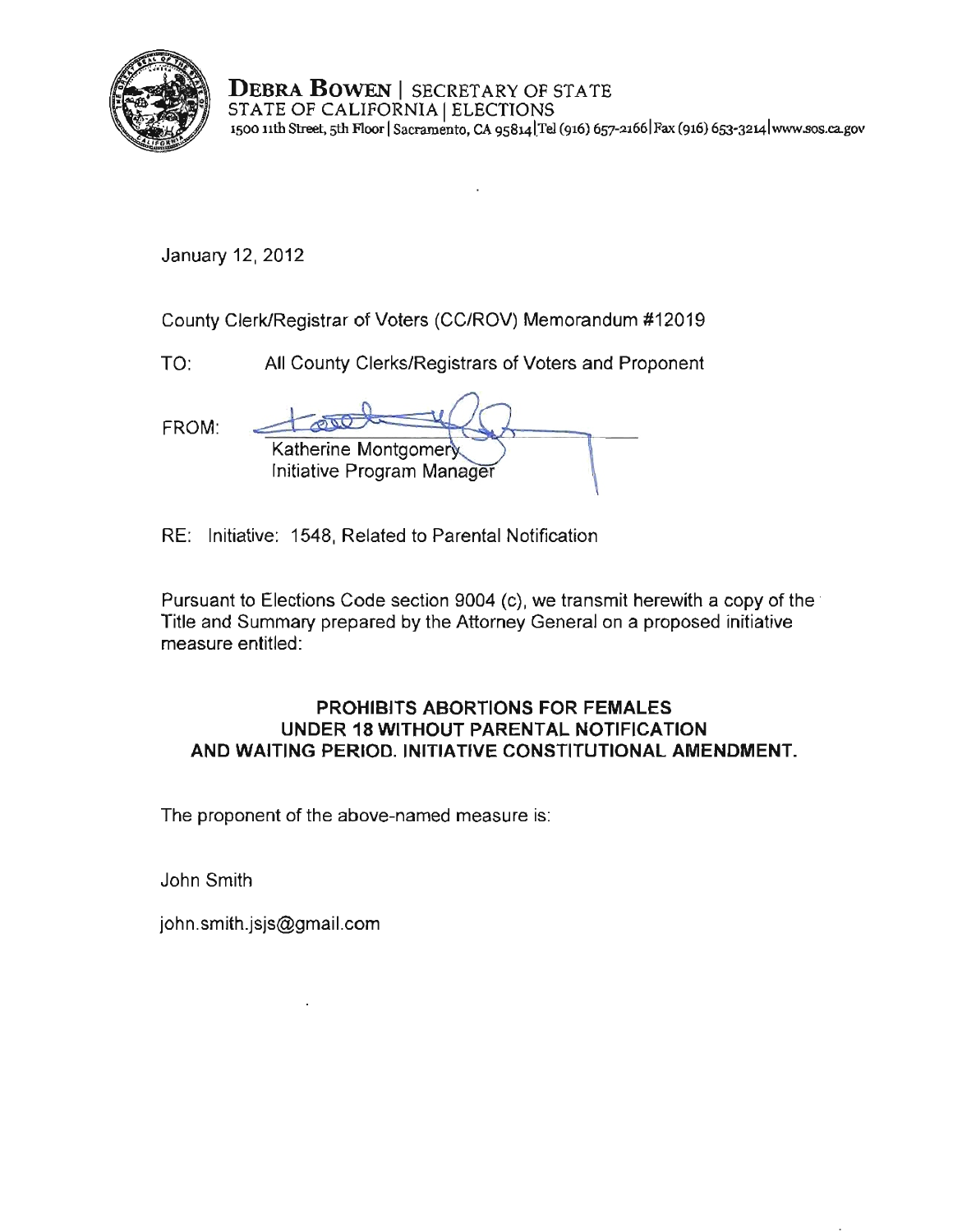### **#1548**

 $\mathcal{L}^{\text{max}}$  and

### **PROHIBITS ABORTIONS FOR FEMALES UNDER 18 WITHOUT PARENTAL NOTIFICATION AND WAITING PERIOD. INITIATIVE CONSTITUTIONAL AMENDMENT.**

## **CIRCULATING AND FILING SCHEDULE**

| 1. | California Constitution, Article II, Section 8(b) |                                                                                                                                                                                                                                                                                                                   |  |
|----|---------------------------------------------------|-------------------------------------------------------------------------------------------------------------------------------------------------------------------------------------------------------------------------------------------------------------------------------------------------------------------|--|
| 2. |                                                   |                                                                                                                                                                                                                                                                                                                   |  |
| 3. | <b>Petitions Sections:</b>                        |                                                                                                                                                                                                                                                                                                                   |  |
|    |                                                   | a. First day Proponent can circulate Sections for                                                                                                                                                                                                                                                                 |  |
|    |                                                   | b. Last day Proponent can circulate and file with the county.<br>All sections are to be filed at the same time within each<br>county. (Elections Codes §§ 9014, 9030(a))Monday, 06/11/12*                                                                                                                         |  |
|    |                                                   | c. Last day for county to determine total number of<br>signatures affixed to petitions and to transmit total<br>to the Secretary of State (Elections Code § 9030(b))Thursday, 06/21/12                                                                                                                            |  |
|    |                                                   | (If the Proponent files the petition with the county on a date prior to<br>06/11/12, the county has eight working days from the filing of the petition<br>to determine the total number of signatures affixed to the petition and to<br>transmit the total to the Secretary of State) (Elections Code § 9030(b).) |  |
|    |                                                   | d. Secretary of State determines whether the total number<br>of signatures filed with all county clerks/registrars of<br>voters meets the minimum number of required signatures                                                                                                                                   |  |
|    |                                                   | e. Last day for county to determine total number of qualified<br>voters who signed the petition, and to transmit certificate<br>with a blank copy of the petition to the Secretary of State                                                                                                                       |  |

• Date adjusted for official deadline, which falls on a weekend (Elec. Code § 15).

**\*\* Date varies based on the date of county receipt.** 

J.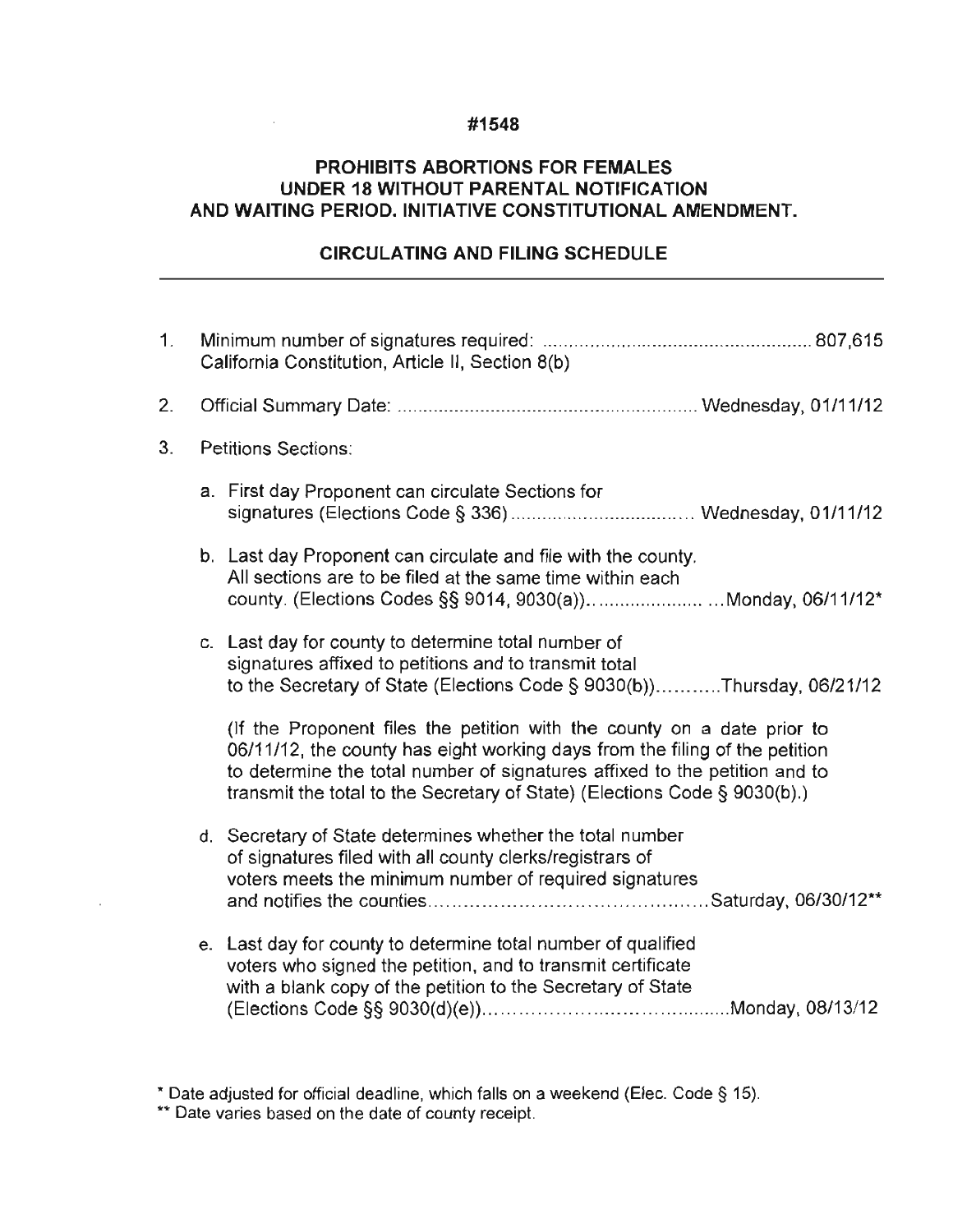(If the Secretary of State notifies the county to determine the number of qualified voters who signed the petition on a date other than 06/30/12, the last day is no later than the thirtieth working day after the county's receipt of notification). (Elections Code §§ 9030(d)(e).)

- f. If the signature count is more than 888,377 or less than 767,235 then the Secretary of State certifies the petition as qualified or failed, and notifies the counties. If the signature count is between 767,235 and 888,377 inclusive, then the Secretary of State notifies the counties using the random sampling technique to determine the validity of **all**  signatures (EC §9030(f)(g); 9031 (a)) ................................ Thursday, 08/23/12'
- g. Last day for county to determine actual number of all qualified voters who signed the petition, and to transmit certificate with a blank copy of the petition to the Secretary of State. (Elections Code §§ 9031 (b)(c)) .. .... ........... .... ....................... Tuesday, 10109/12

(If the Secretary of State notifies the county to determine the number of qualified voters who have signed the petition on a date other than 08/23/12, the last day is no later than the thirtieth working day after the county's receipt of notification.) (Elections Code §§ 9031 (b)(c).)

h. Secretary of State certifies whether the petition has been signed by the number of qualified voters required to declare the petition sufficient (Elections Code §§ 9031(d), 9033) ... Saturday, 10/13/12'

**<sup>\*</sup>Date varies based on the date of county receipt.**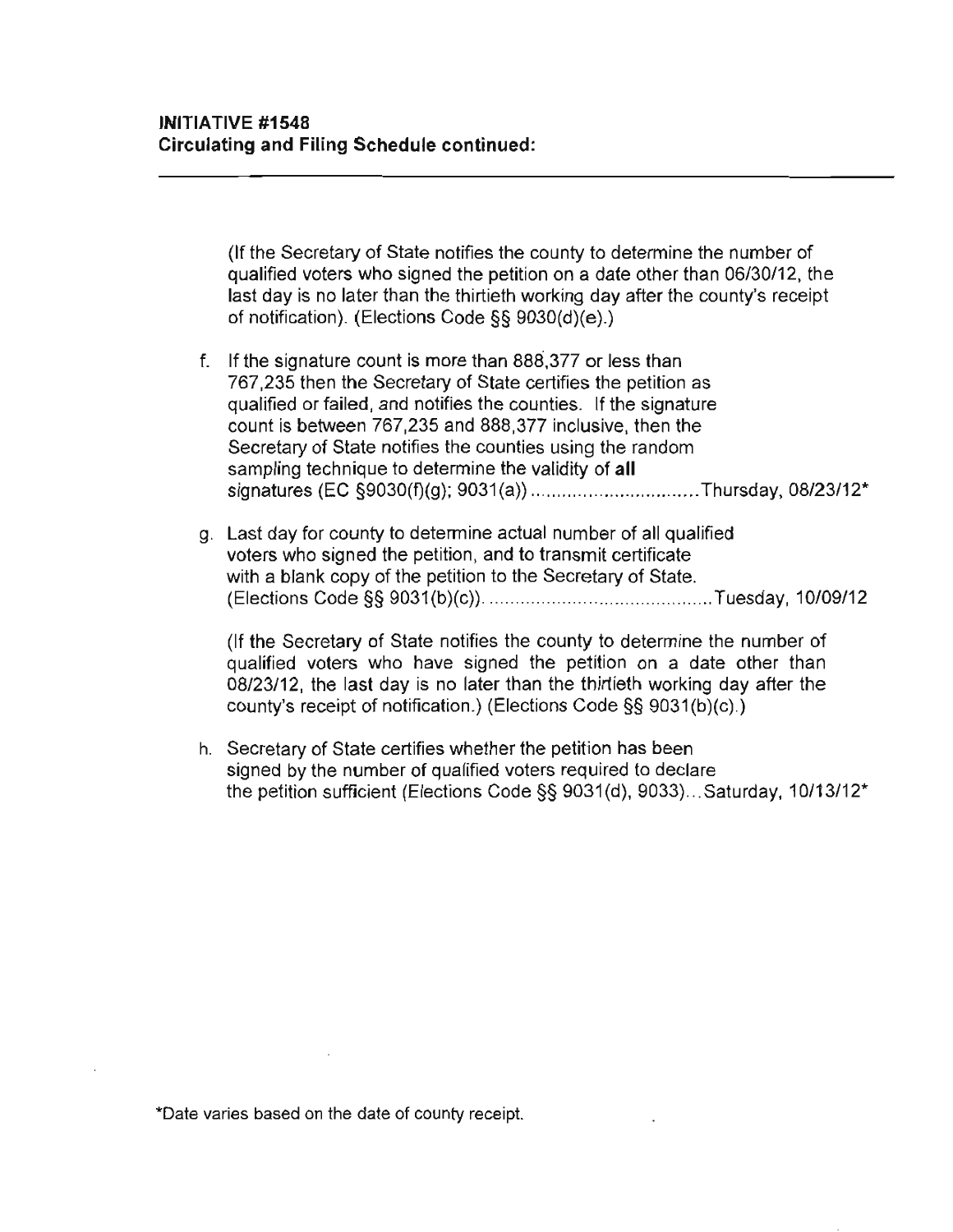- **California law prohibits the use of signatures, names and addresses**  gathered on initiative petitions for any purpose other than to qualify the initiative measure for the ballot. This means that the petitions cannot be used to create or add to mailing lists or similar lists for any purpose, including fundraising or requests for support. Any such misuses constitutes a crime under California law. Elections Code § 18650; Bilofsky v. Deukmejian (1981) 124 Cal.App.3d 825, 177 Cal.Rptr. 621; 63 Ops.CaI.Atty.Gen. 37 (1980).
- Please refer to Elections Code §§ 100, 101, 104, 9008, 9009, 9013, 9021, and 9022 for appropriate format and type consideration in printing, typing and otherwise preparing your initiative petition for circulation and signatures. Please send a copy of the petition after you have it printed. This copy is not for our review or approval, but to supplement our file.
- Your attention is directed to the campaign disclosure requirements of the Political Reform Act of 1974, Government Code section 81000 et seq.
- When writing or calling state or county elections officials, provide the official title of the initiative which was prepared by the Attorney General. Use of this tille will assist elections officials in referencing the proper file.
- When a petition is presented to the county elections official for filing by someone other than the proponent, the required authorization shall include the name or names of the persons filing the petition.
- When filing the petition with the county elections official, please provide a blank petition for elections official use.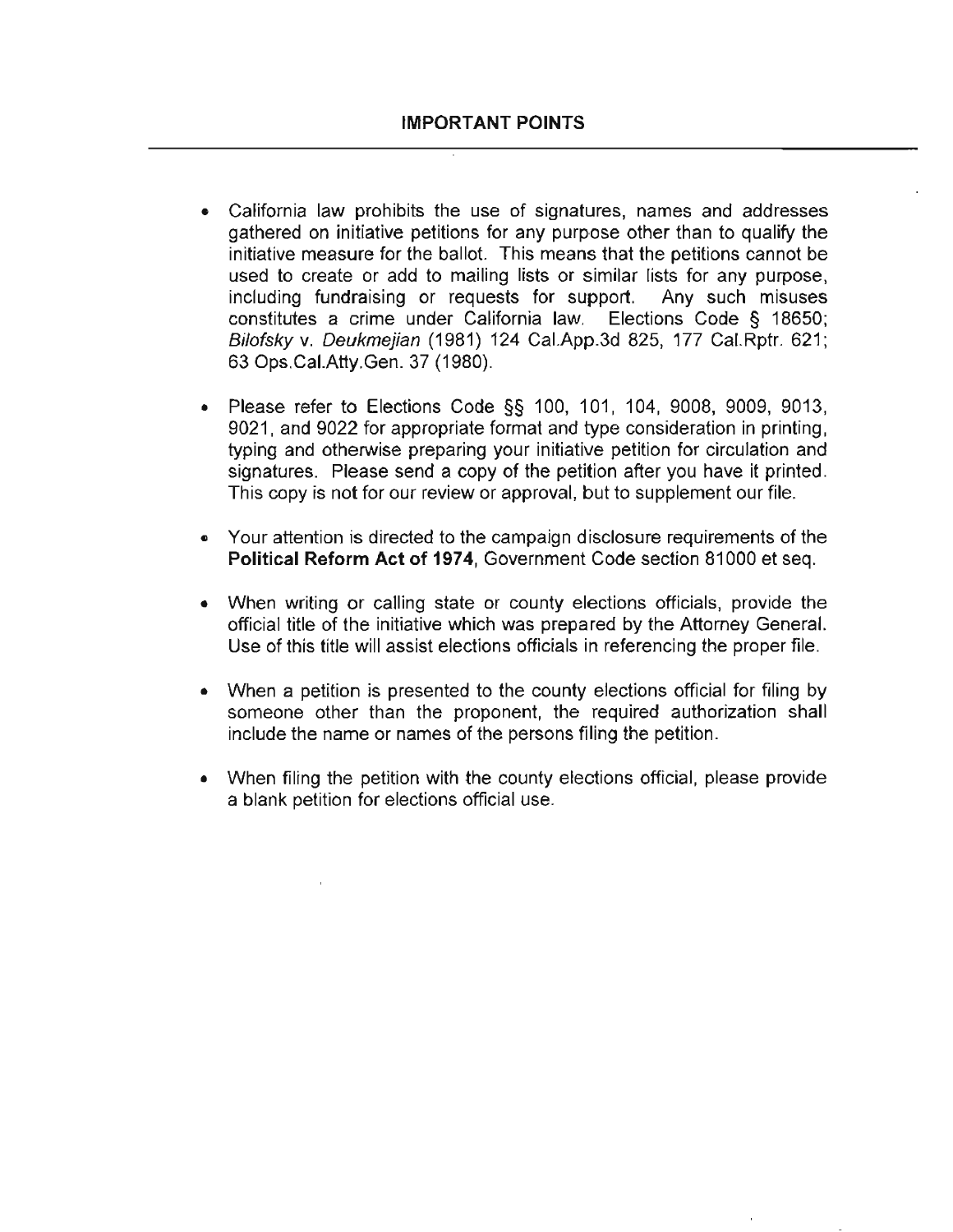**KAMALA D. HARRIS State of California** *State of California Attorney General DEPARTMENT OF JUSTICE* 



1300 I STREET. SUITE 125 P.O. BOX 944255 SACRAMENTO, CA 94244-2550

Public: (916) 445-9555 Telephone: (916) 445-4752<br>Telephone: (916) 445-4752<br>E-Mail: Ashley Johansson@goi.ca.gov

January 11,2012

The Humorable Debra Bowen<br>Secretary of State

FILED The Honorable Debra Bowen In the office of the Secretary of State

Office of the Secretary of State JAN 11 2012  $\frac{V}{\epsilon}$  1500 11th Street, 5th Floor Sacramento, CA 95814 . Sacramento, CA 95814 . Sacramento, CA 95814 . Sacramento, CA 95814 . Sacramento State Attention: Ms. Katherine Montgomery Manuscriptus of the Control of Control of the Montgomery

Elections Analyst

Dear Secretary Bowen:

Pursuant to Elections Code section 9004, you are hereby notified that on this day we'sent our title and summary for the following proposed ipitiative to the proponent:

• 11-0077 "Parental Notification, Child and Teen Safety, and Stop Predators Act"

A copy of that title and summary and text of the proposed initiative is enclosed. Please contact me if you have questions. Thank you.

Sincerely.

ASHLEY JOHANSSON Initiative Coordinator

Attorney General

For **KAMALA D. HARRIS** 

cc: John Smith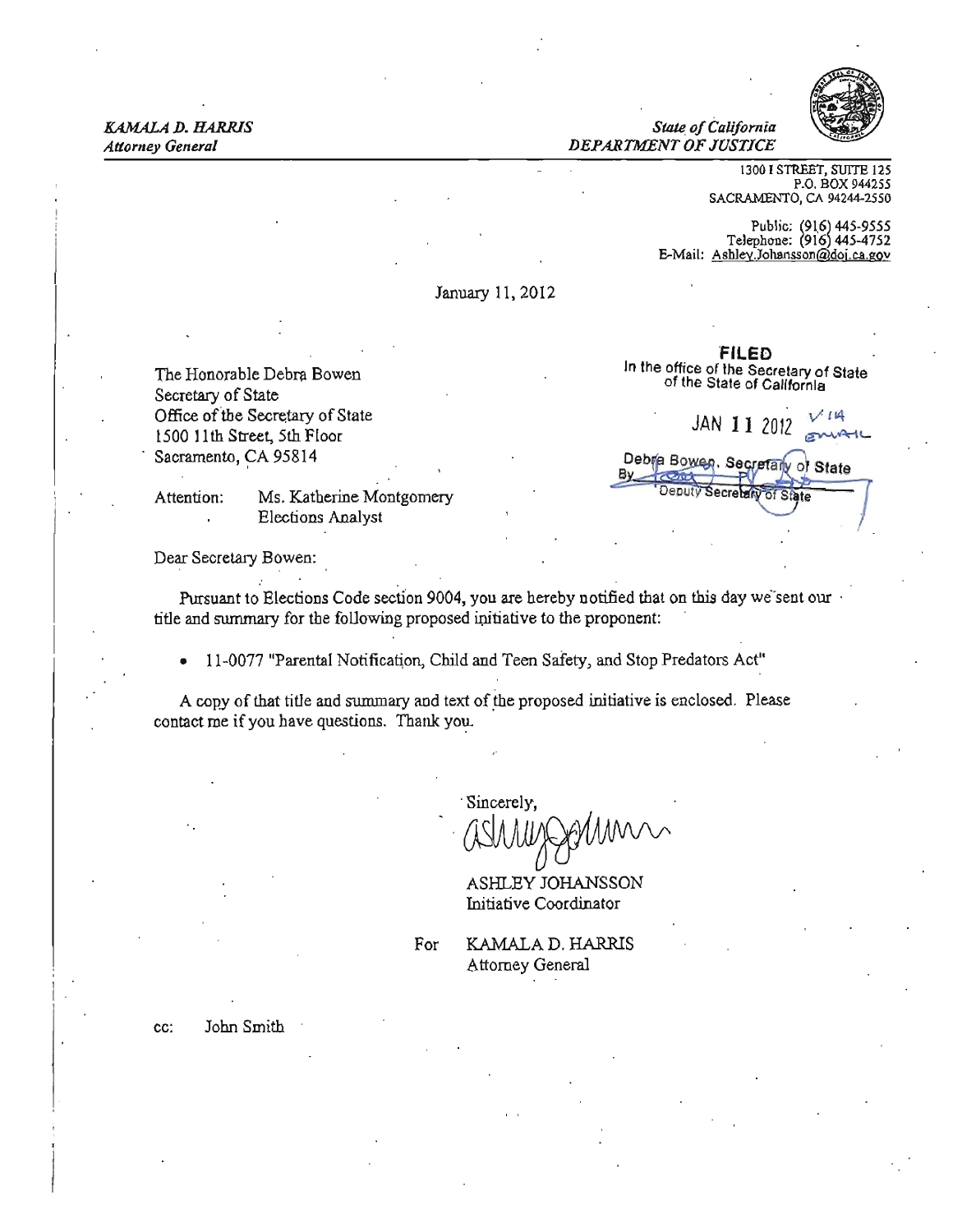The Attorney General of California has prepared the following title and summary of the chief purpose and points of the proposed measure:

# PROHIBITS ABORTIONS FOR FEMALES UNDER 18 WITHOUT PARENTAL

## NOTIFICATION AND WAITING PERIOD. INITIATIVE CONSTITUTIONAL

AMENDMENT. Changes California Constitution to prohibit abortion for unemancipated minor until 48 hours after physician notifies her parent/legal guardian in writing. Provides exceptions for medical emergency, parental waiver, or parental abuse documented by notarized statement from law enforcement, protective services, or certain adult relatives. Permits judge to waive notice if minor appears personally in court and proves maturity or waiver is in her best interest. Requires physicians to report specific abortion information to Department of Public Health. Violating physicians subject to suit for 12 years. Summary of estimate by Legislative Analyst and Director of Finance of fiscal impact on state and local government: Potential unknown net state costs of several million dollars annually for health and social services programs, court administration, and state health agency administration combined. (11-0077)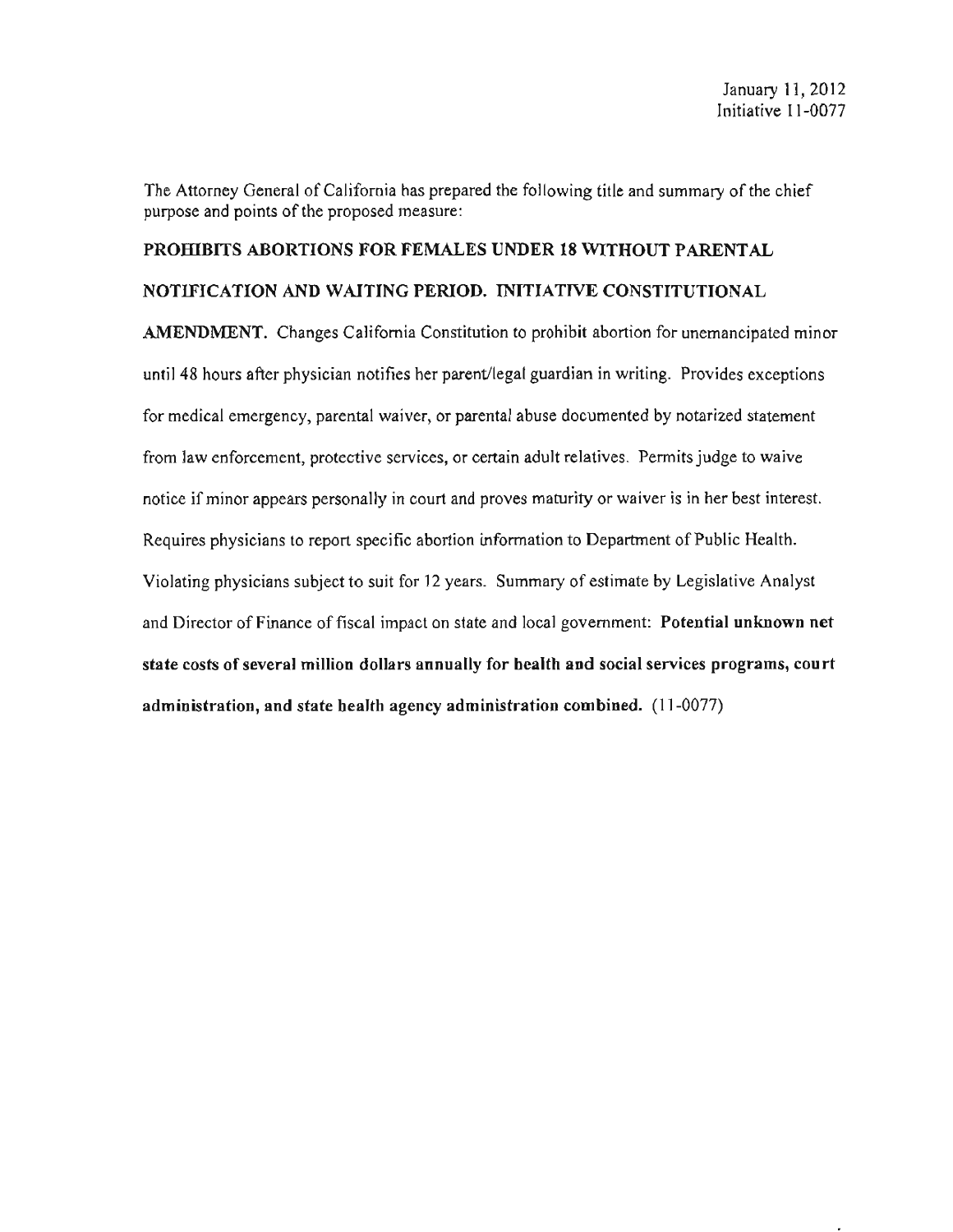November 16, 2011

Office of the Attorney General of California Attn: Dawn L. McFarland, Acting Initiative Coordinator 1300 I Street, Suite 125 P.O. Box 944255 Sacramento, CA 94244-2550 Telephone: (916) 324-5464 Fax: (916) 324-8835 E-Mail: [Dawn.McFarland@doj.ca.gov](mailto:Dawn.McFarland@doj.ca.gov) 

# Re: Request for Title and Summary for Proposed Initiative

Dear Initiative Coordinator Dawn McFarland:

Pursuant to Article II, Section 10(d) of the California Constitution, I am submitting the attached proposed statewide Constitutional Amendment ballot initiative to your office and request the preparation of a title and summary for the ballot initiative as provided by law.

I propose the title: Parental Notification. Child and Teen Safety. and Stop Predators Act

I have also included with this letter the signed Proponent Certifications required under California Elections Code sections 9001(b) and 9608, my voter registration address, and payment in the amount of \$200.

I am a registered voter in the state of California.

Should you have any questions or require additional information, please contact me at my voter registration residence address, or by telephone, fax, or e-mail using the information provided on the attached letter.

Thank you for your attention to this important matter.

Sincerely,<br>
a: NOV 1 6 2011<br>
a: NOV 1 6 2011<br>
a: NOV 1 6 2011<br>
ATTORNEY GENERAL'S

Public contact information: John.Smith.jsjs@gmail.com

Sincerely, Sincerely,

INITIATIVE COORDINATOR ATTORNEY GENERAL'S OFFICE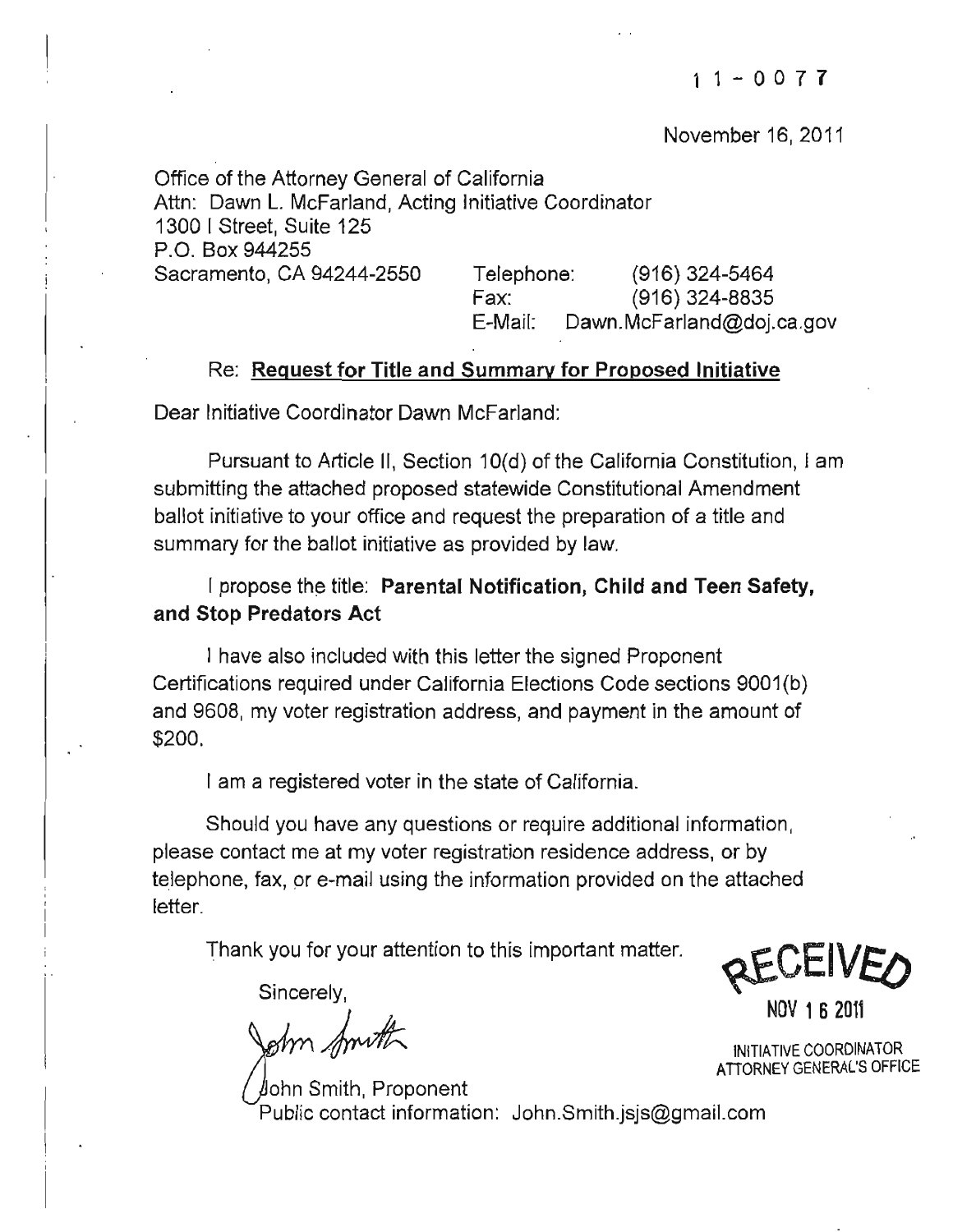### INITIATIVE MEASURE TO BE SUBMITTED DIRECTLY TO VOTERS

The Attorney General of California has prepared the following title and summary of the chief purposes and points of the proposed measure:

#### (Insert 100 word title and summary)

To the Honorable Secretary of State of California:

We the undersigned, registered, qualified voters of California, residents of the afore-described County (or City and County), on the signature page of this petition section, hereby propose an amendment to the Constitution of the State of California relating to parental notification and personal consent prior **to the performance** of an **abortion on a pregnant unemancipated minor, and**  petition the Secretary of State to submit the same to the voters of California for their adoption or rejection at the next succeeding general election or at any special statewide election held prior to the general election or otherwise provided by law. The proposed amendment reads as follows:

#### SECTION 1. Title

This amendment shaIl be known and may be cited as the Parental Notification, Child and Teen Safety, and Stop Predators Act.

#### SECTION 2. Declaration of Findings and Purposes

The People of California have a compelling interest in protecting minors from the known risks of secret abortions, including the danger of not obtaining prompt care for health- and life-threatening complications when a minor's parent is unaware that she has undergone a secret abortion. The People also have a compelling interest in preventing sexual predators from using secret abortions to conceal sexual exploitation of minors. .

#### SECTION 3. Parental Notification

Section 32 of Article 1 of the California Constitution is added to read: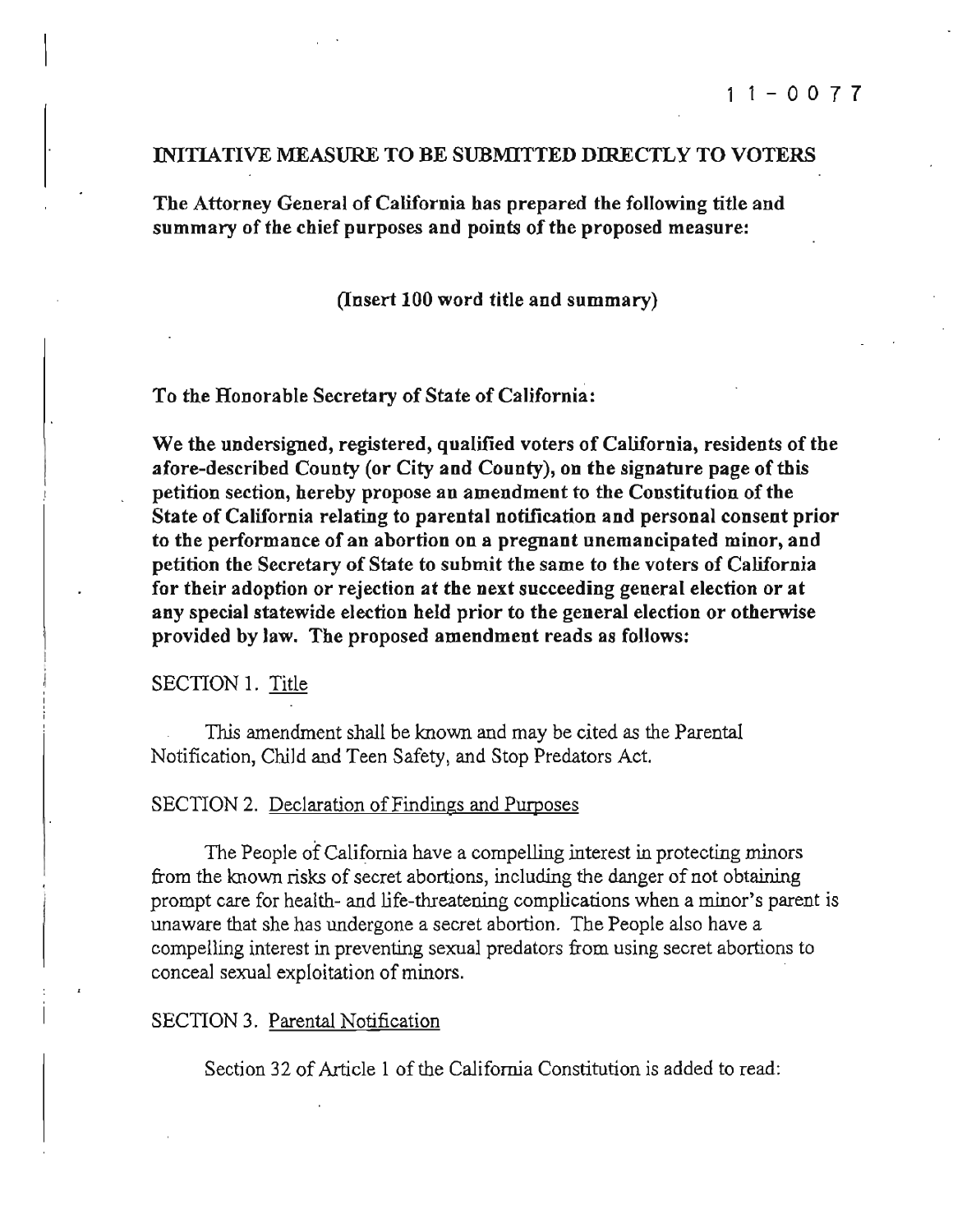SEC. 32 (a) For purposes of this Section, the following terms shall be defined to mean:

**(1) "Parentl! means a person who, at the time notice or waiver is required**  under this Section, is either a parent if both parents have legal custody, or the parent or person having legal custody, or the legal guardian of an unemancipated **minor.** 

(2) "Unemancipated minor" means a female under the age of 18 years who has not entered into a valid marriage and is not on active duty with the armed services of the United States and has not received a declaration of emancipation under state law. For the pwposes qf this Section, pregnancy does not emancipate a female under the age of 18 years.

(3) "Physician" means any person authorized under the statutes and regulations of the State of California to perform an abortion upon an **unemancipated minor.** 

(4) "Notice" means a written notification, signed and dated by a physician or his or her agent, informing the parent of an unemancipated minor that she has requested an abortion.

(5) "Abortion" means the use of any means to terminate the pregnancy of an unemancipated minor known to be pregnant except for the purpose of producing a live birth. "Abortion" shall not include the use of any contraceptive drug or device.

(6) "Medical emergency" means a condition which, on the basis of the physician's good-faith clinical judgment, so complicates the medical condition of a pregnant unemancipated minor as to necessitate the immediate abortion of her pregnancy to avert her death or for which a delay will create serious risk of substantial and irreversible impairment of a major bodily function.

(b) Notwithstanding Article 1, Section I, or any other provision of this Constitution or law to the contrary, and except as provided in subdivisions  $(d)$ ,  $(e)$ , or (I) of this Section, a physician shall not perform an abortion on an unemancipated minor until at least forty-eight (48) hours has elapsed after the physician or the physician's agent has delivered written notice as provided in subdivision (c) of this section, or has received a copy of a waiver of notification from the court as provided in subdivisions  $(h)$ ,  $(i)$ , or  $(i)$ . A copy of any notice or

,.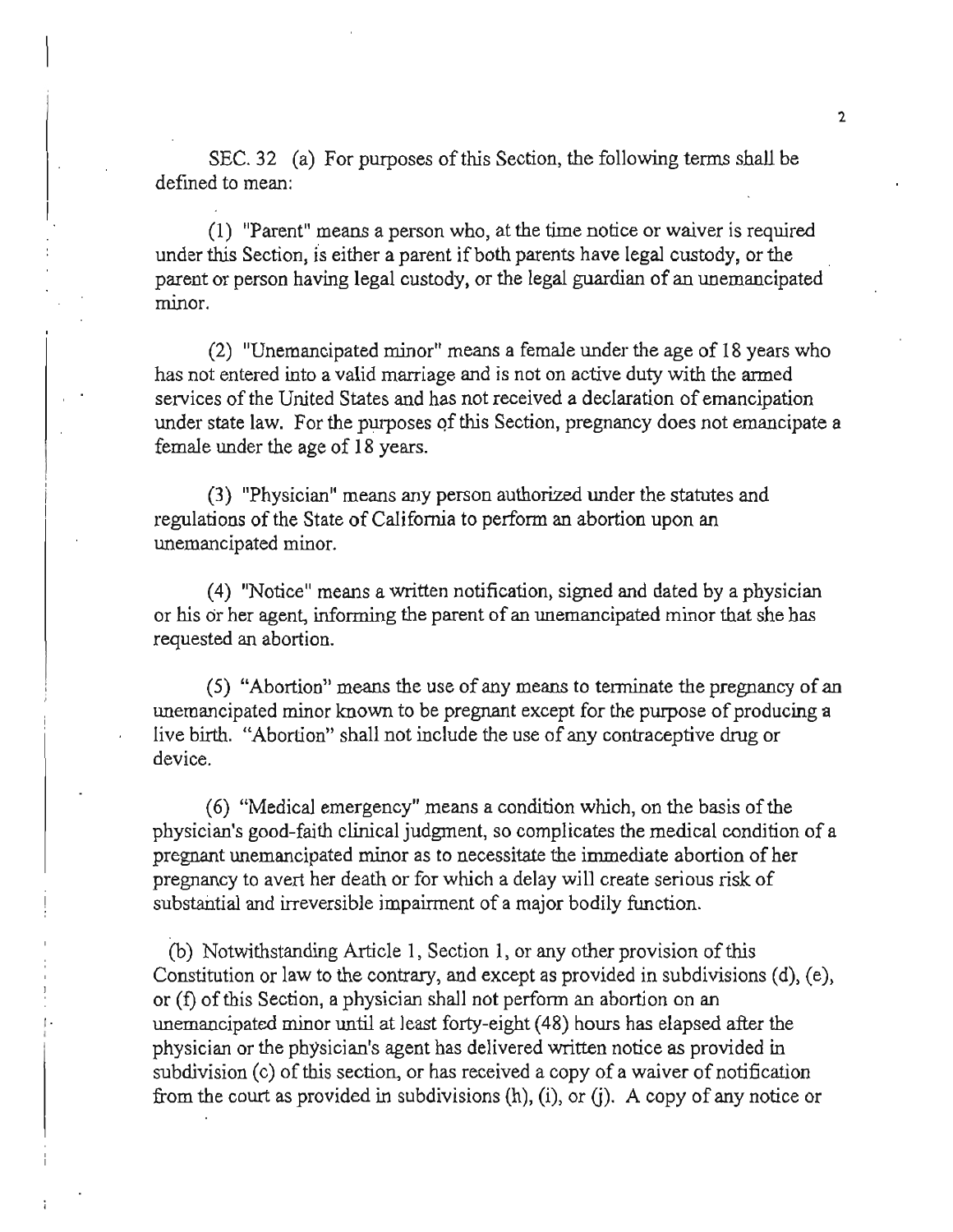waiver shall be retained with the unemancipated minor's medical records. The physician or the physician's agent shall inform the unemancipated minor that her **parent may receive notice as provided for in this section.** 

(c) The written notice shall be delivered by the physician or the physician's agent to the parent, either personally or by certified mail addressed to the parent at the parent's last known address with return receipt requested and restricted delivery to the addressee. If notice is provided by certified mail, a copy of the written notice shall also be sent at the same time by first class mail to the parent. Notice by mail may be presumed to have been delivered-under the provisions ofthis subdivision at noon of the second day after the written notice sent by certified mail was postmarked, not counting any days on which regular mail delivery does not take place. A form for the notice shall be prescribed by the California Department of Public Health. The notice form shall be bilingual, in English and Spanish, and also available in English and each of the other languages in which California Official Voter Information Guides are published.

(d) Notice of an unemancipated minor's intent to obtain an abortion may be waived by her parent. The waiver must be in writing, on a form prescribed by the California Department of Public Health, signed by a parent, dated, and notarized. The parent shall specify on the form that the waiver is valid for 30 days, or until a specified date, or until the minor's eighteenth birthday. The written waiver need not be notarized if the parent personally delivers it to the physician or the physician's agent. The form shall include the following statement: "WARNING. **It is a crime to knowingly provide false information to a pbysician or a**  physician's agent for the purpose ofinducing a physician or a physician's agent to believe that a waiver of notice has been provided by a parent or guardian." The waiver form shall be bilingual, in English and Spanish, and also available in English and each of the other languages in which California Official Voter Information Guides are published. For each abortion performed on an unemancipated minor pursuant to this subdivision, the physician or the physician's agent must receive a separate original written waiver that shall be retained with the **unemancipated minor's medical records.** 

(e) Notice to a parent shall not be required under this Section if the unemancipated minor is the victim of physical or sexual abuse committed by one or both of the minor's parents and the abuse is documented by a signed and notarized statement by (1) a person at least 21 years of age who has personal knowledge of the abuse and who is a grandparent, stepparent, foster parent, sibling of a parent, or sibling or half-sibling of the unemancipated minor, or  $(2)$  a law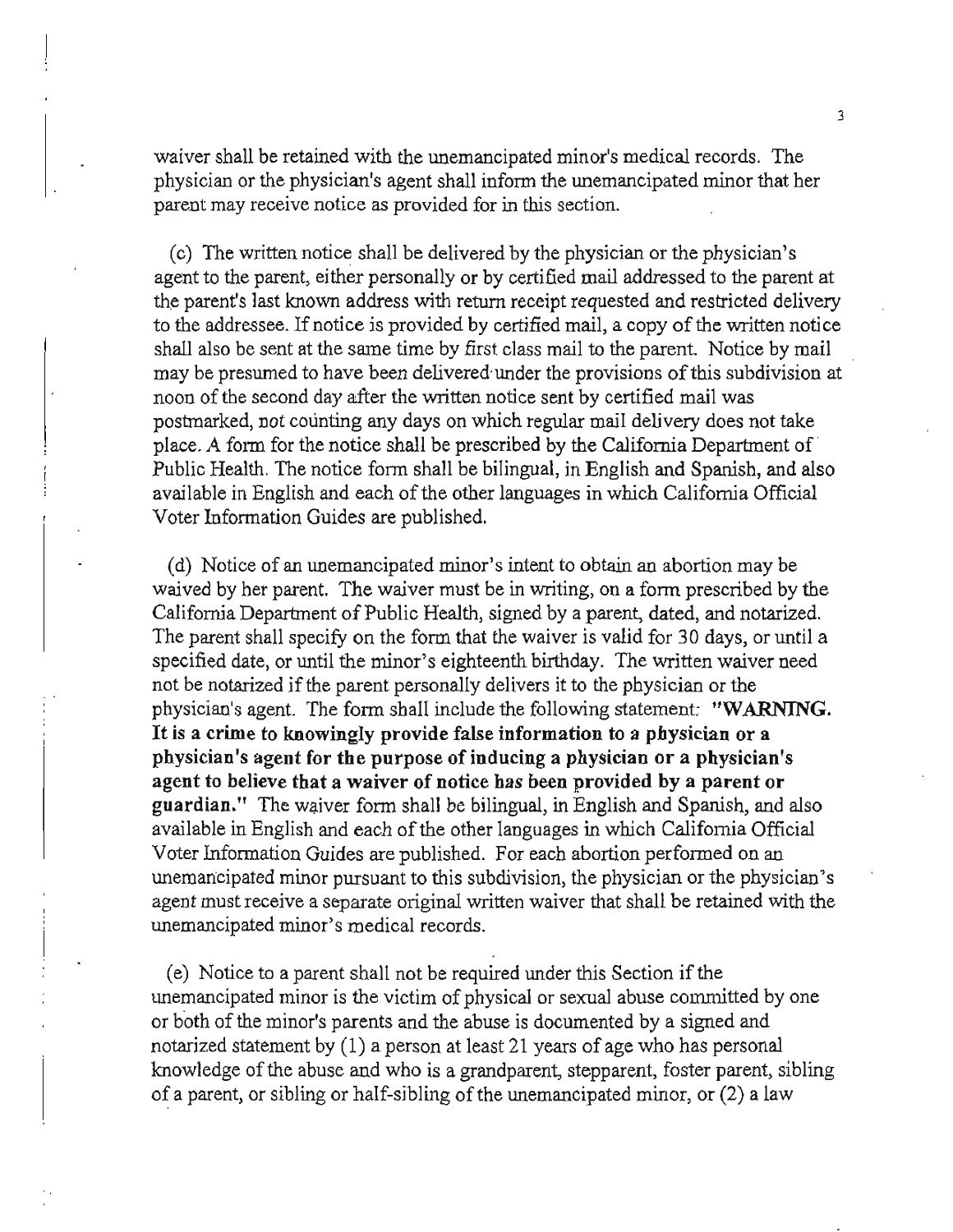enforcement officer or agent of a public child protective agency who has investigated the abuse of the unemancipated minor. The physician shall retain the **signed and notarized statement with the unemancipated minor's medical records.** 

(1) Notice shall not be required under this Section if the attending physician **certifies in the unemancipated minor's medical records the medical indications**  supporting the physician's good-faith clinical judgment that the abortion is **necessary due to a medical emergency.** 

(g) Notice shall not be required under this Section ifwaived pursuant to this subdivision and subdivisions  $(h)$  or  $(i)$  or  $(i)$ . If the pregnant unemancipated minor elects not to permit notice to be given to a parent, she may file a petition with the juvenile court. No filing fee shall be required for filing a petition. If, pursuant to this subdivision, an unemancipated minor seeks to file a petition, the court shall assist the minor or person designated by the minor in preparing the documents required pursuant to this Section. The petition shall set forth with specificity the minor's reasons for the request. The unemancipated minor shall appear personally in the proceedings in juvenile court and may appear on her own behalf or with counsel of her own choosing. The court shall, however, advise her that she has a right to court-appointed counsel upon request. The hearing shall be held by 5 p.m. on the second court day after filing the petition unless extended at the written request of the unemancipated minor or her counsel. The unemancipated minor shall be notified of the date, time, and place of the hearing on the petition. Judgment shall be entered within one court day of submission of the matter. The judge shall order a record of the evidence to be maintained, including the judge's written factual fmdings and legal conclusions supporting the decision. The court shall ensure that the minor's identity be kept confidential and that all court proceedings be sealed.

(h) (1) Ifthe judge finds, by clear and convincing evidence, that the unemancipated minor is both sufficiently mature and well-informed to decide whether to have an abortion, the judge shall authorize a waiver of notice of a parent.

(2) Ifthe judge fmds, by clear and convincing evidence, that notice to a parent is not in the best interests of the unemancipated minor, the judge shall authorize a waiver of notice. If the finding that notice to a parent is not in the best interests of the minor is based on evidence of physical or sexual abuse, the court shall ensure that such evidence is brought to the attention of the appropriate law enforcement or public child protective agency.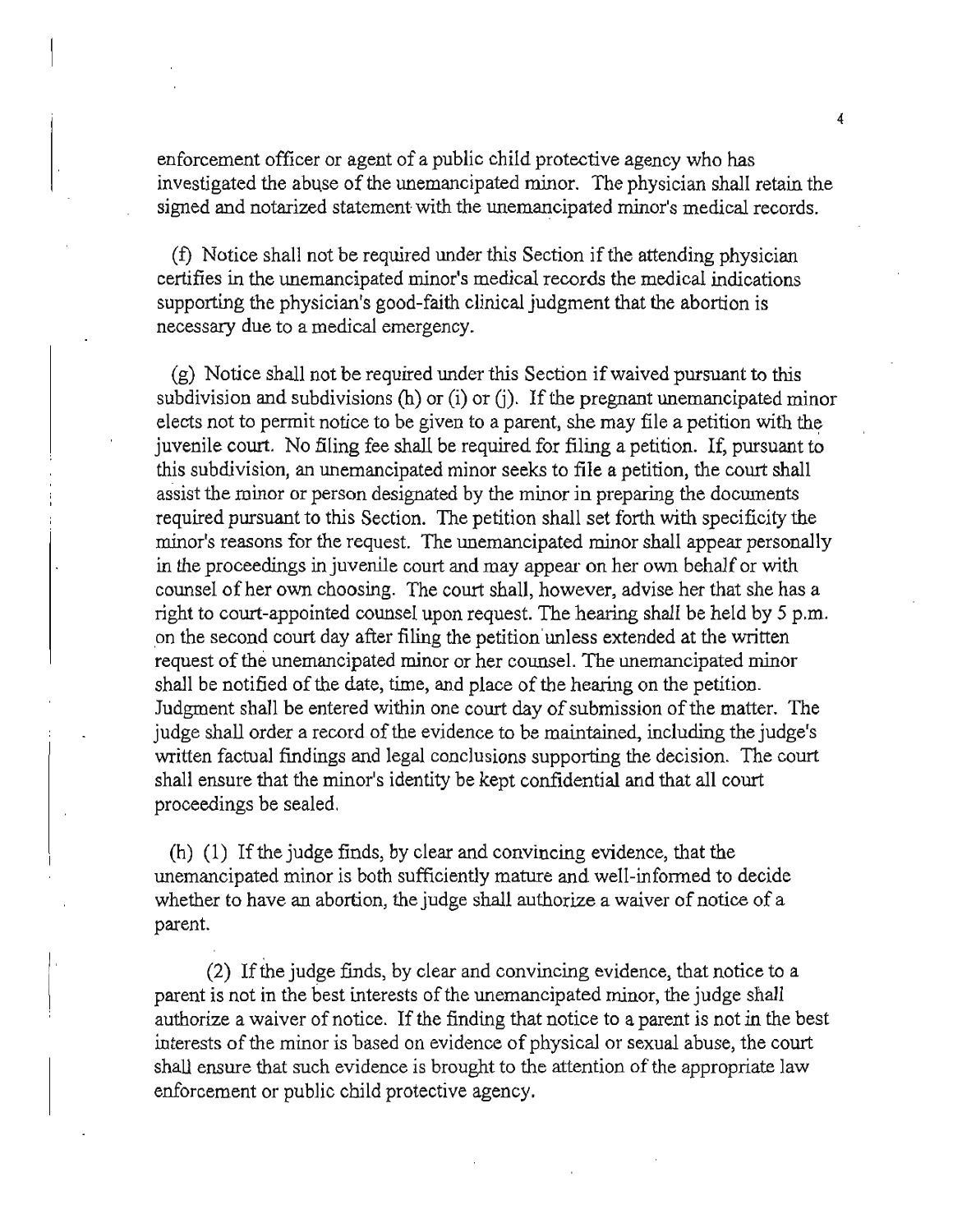(3) If the judge does not make a finding specified in subdivision  $(h)(1)$  or  $(h)(2)$ , the judge shall deny the petition.

(i) If the judge fails to rule within the time period specified in subdivision  $(g)$ and no extension was requested and granted, the petition shall be deemed granted and the notice requirement shall be waived.

G) The unemancipated minor may appeal the judgment ofthe juvenile court at any time after the entry of judgment. The Judicial Council shall prescribe, by rule, the practice and procedure on appeal and the time and manner in which any record on appeal shall be prepared and filed and may prescribe forms for such proceedings. These procedures shall require that the hearing shall be held within three court days of filing the notice of appeal. The unemancipated minor shall be notified of the date, time, and place of the hearing. The appellate court shall ensure that the unemancipated minor's identity be kept confidential and that all court proceedings be sealed. No filing fee shall be required for filing an appeal. Judgment on appeal shall be entered within one court day of submission of the matter.

(k) The Judicial Council shall prescribe, by rule, the practice and procedure for petitions for waiver of parental notification, hearings, and entry of judgment as it deems necessary and may prescribe forms for such proceedings. Each court shall provide annually to the Judicial Council, in a manner to be prescribed by the Judicial Council to ensure confidentiality of the unemancipated minors filing petitions, a report of the number of petitions filed, the number of petitions granted under subdivisions  $(h)(1)$  or  $(h)(2)$ , deemed granted under subdivision (i), denied under subdivision (h)(3), and granted or denied under subdivision (j), said reports to be publicly available unless the Judicial Council determines that the data contained in individual reports should be aggregated by county before being made available to the public in order to preserve the confidentiality of the unemancipated minors filing petitions.

(1) The California Department of Public Health shall prescribe forms for the reporting of abortions performed on unemancipated minors by physicians. The report forms shall not identify the unemanicipated minor or her parent(s) by name or request other information by which the unemancipated minor or her parent(s) might be identified. The forms shall include the date ofthe procedure and the unemancipated minor's month and year of birth, the duration of the pregnancy, the type of abortion procedure, the numbers of the unemancipated minor's previous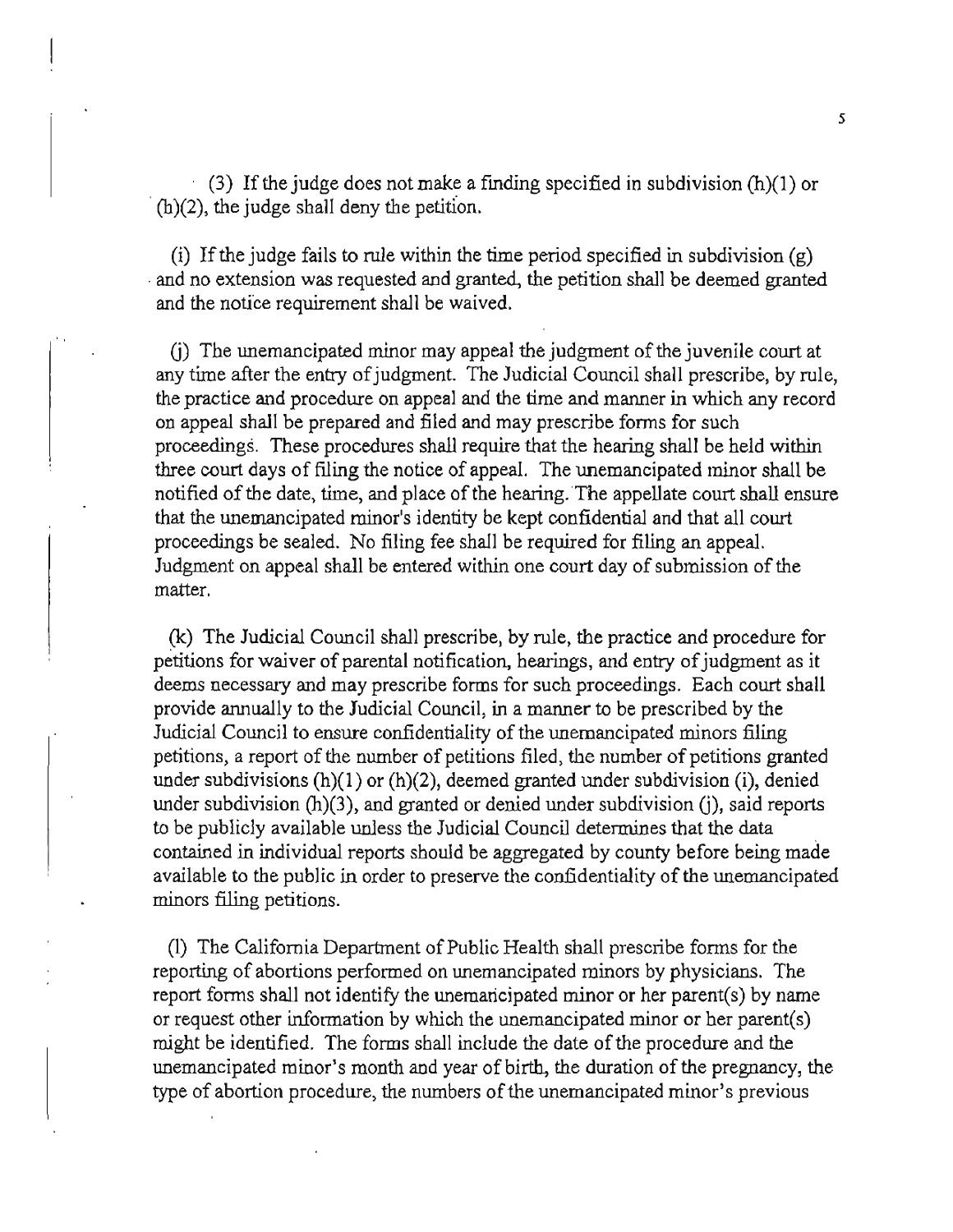abortions and deliveries if known, and the facility where the abortion was performed. The forms shall also indicate whether the abortion was performed pursuant to subdivision (c); or (d); or (e); or (f); or (h), (i), or (j).

(m) The physician who performs an abortion on an unemancipated minor shall within one month file a dated and signed report conceming that abortion with the California Department of Public Health on forms prescribed pursuant to subdivision (I). The identity of the physician shall be kept confidential and shall not be subject to disclosure under the California Public Records Act.

(n) No claim shall be paid by the Medi-Cal program or any other program paid for or subsidized by the State of California for any medical services relating to provision of abortion on a minor under the age of 18 at the time of the abortion unless the claim for payment is accompanied by  $(1)$  a copy of the report filed with the California Department of Public Health pursuant to subsection  $(m)$ , or  $(2)$  proof that the minor was not unemancipated.

(o) The California Department of Public Health shall compile an annual statistical report from the information specified in subdivision (I). The annual report shall not include the identity of any physician who filed a report as required by subdivision (m). The compilation shall include statistical information on the numbers of abortions by month and by county where performed, the minors' ages, the duration of the pregnancies, the types of abortion procedures, the numbers of prior abortions or deliveries where known, and the numbers of abortions performed pursuant to each of subdivision (c); or (d); or (e); or (f); or (h), (i), or (j). The annual statistical report shall be made available to county public health officials, members of the legislature, the governor, and the public.

(P) Any person who performs an abortion on an unemancipated minor and in so doing knowingly or negligently fails to comply with the provisions of this Section shall be liable for damages in a civil action brought by the unemancipated minor, her legal representative, or by a parent wrongfully denied notification. The time for commencement of the action shall be within four years of the date the minor attains majority or four years of the date a parent wrongfully denied notification discovers or reasonably should have discovered the failure to comply with this Section, whichever period expires later, provided, however, that no action may be commenced more than twelve years after the abortion occurred. A person shall not be liable under this Section if the person establishes by written or documentary evidence that the person relied upon evidence sufficient to convince a careful and prudent person that the representations of the unemancipated minor or other

6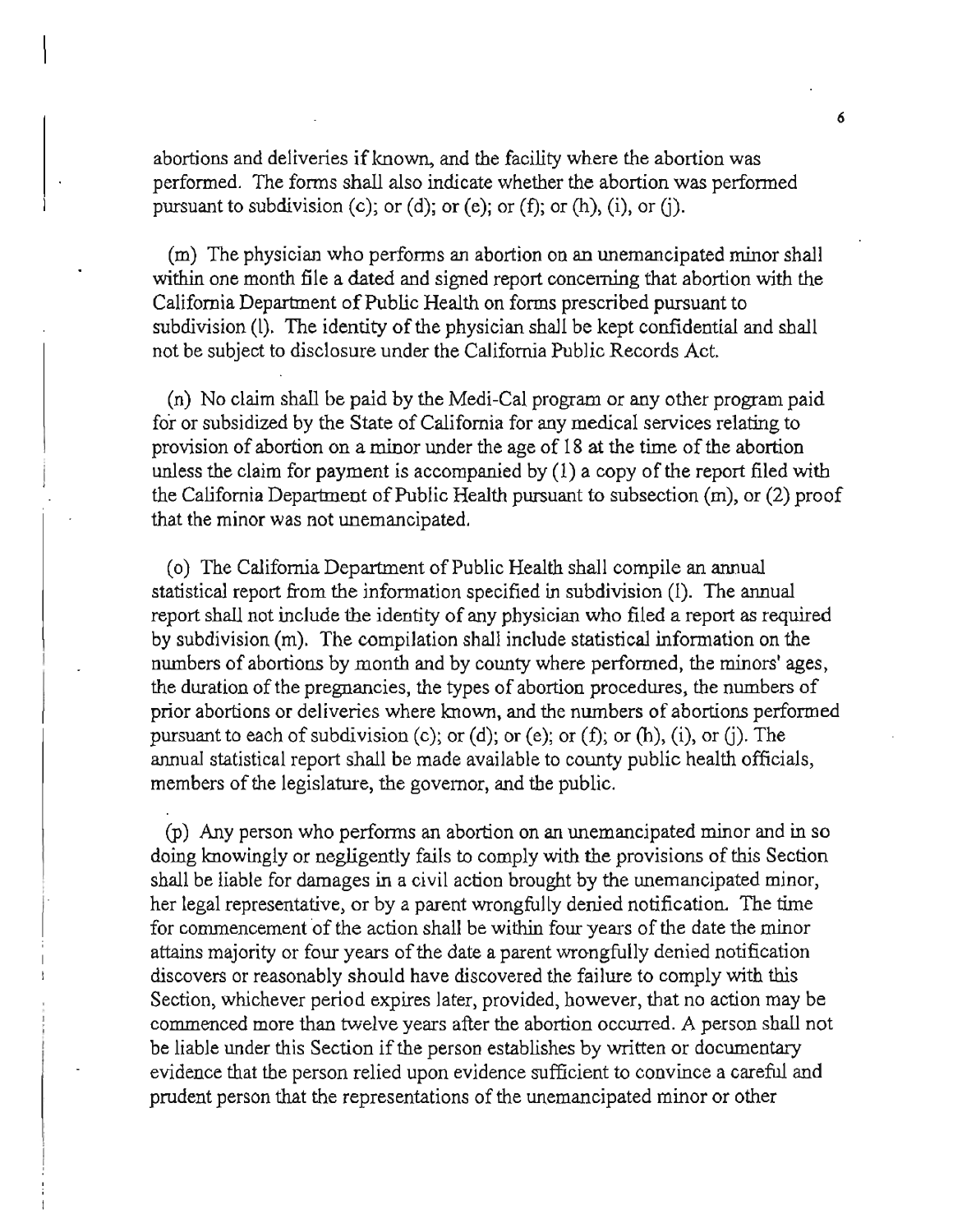persons regarding information necessary to comply with this Section were bona fide and true. At any time prior to the rendering of a final judgment in an action brought under this subdivision, the plaintiff may elect to recover, in lieu of actual damages, an award of statutory damages in the amount of \$10,000. In addition to any damages awarded under this subdivision, the plaintiff shall be entitled to an award ofreasonable attorney fees. Nothing in this Section shall abrogate, limit, or restrict the common law rights of parents, or any right to relief under any theory of liability that any person or any state or local agency may have under any statute or common law for any injury or damage, including any legal, equitable, or administrative remedy under federal or state law, against any party, with respect to injury to an unemancipated minor from an abortion.

(q) Other than an unemancipated minor who is the patient of a physician, or other than the physician or the physician's agent, any person who knowingly provides false information to a physician or a physician's agent for the purpose of inducing the physician or the physician's agent to believe that pursuant to this Section notice has been or will be delivered to a parent, or that a waiver of notice has been obtained, or that an unemancipated minor is the victim of physical or sexual abuse, or that an unemancipated minor patient is not an unemancipated minor, is guilty of a misdemeanor punishable by a fine of up to \$10,000.

(r) Notwithstanding any notice or waivers ofnotice, except where the particular circumstances of a medical emergency or her own lack of legal mental capacity precludes obtaining her informed consent, a physician shall not perform or induce an abortion upon an unemancipated minor except with the informed consent of the unemancipated minor herself.

(s) Notwithstanding any notice or waivers of notice, an unemancipated minor who is being coerced by any person through force, threat of force, or threatened or actual deprivation of food or shelter to consent to undergo an abortion may apply to the juvenile court for relief. The court shall give the matter expedited consideration and grant such relief as may be necessary to prevent such coercion.

(t) This Section shall not take effect until 90 days after the election in which it is approved. The Judicial Council shall, within these 90 days, prescribe the rules, practices, and procedures and prepare and make available any forms it may prescribe as provided in subdivision  $(k)$ . The California Department of Public Health shall, within these 90 days, prepare and make available the forms prescribed in subdivisions (c), (d), and (1).